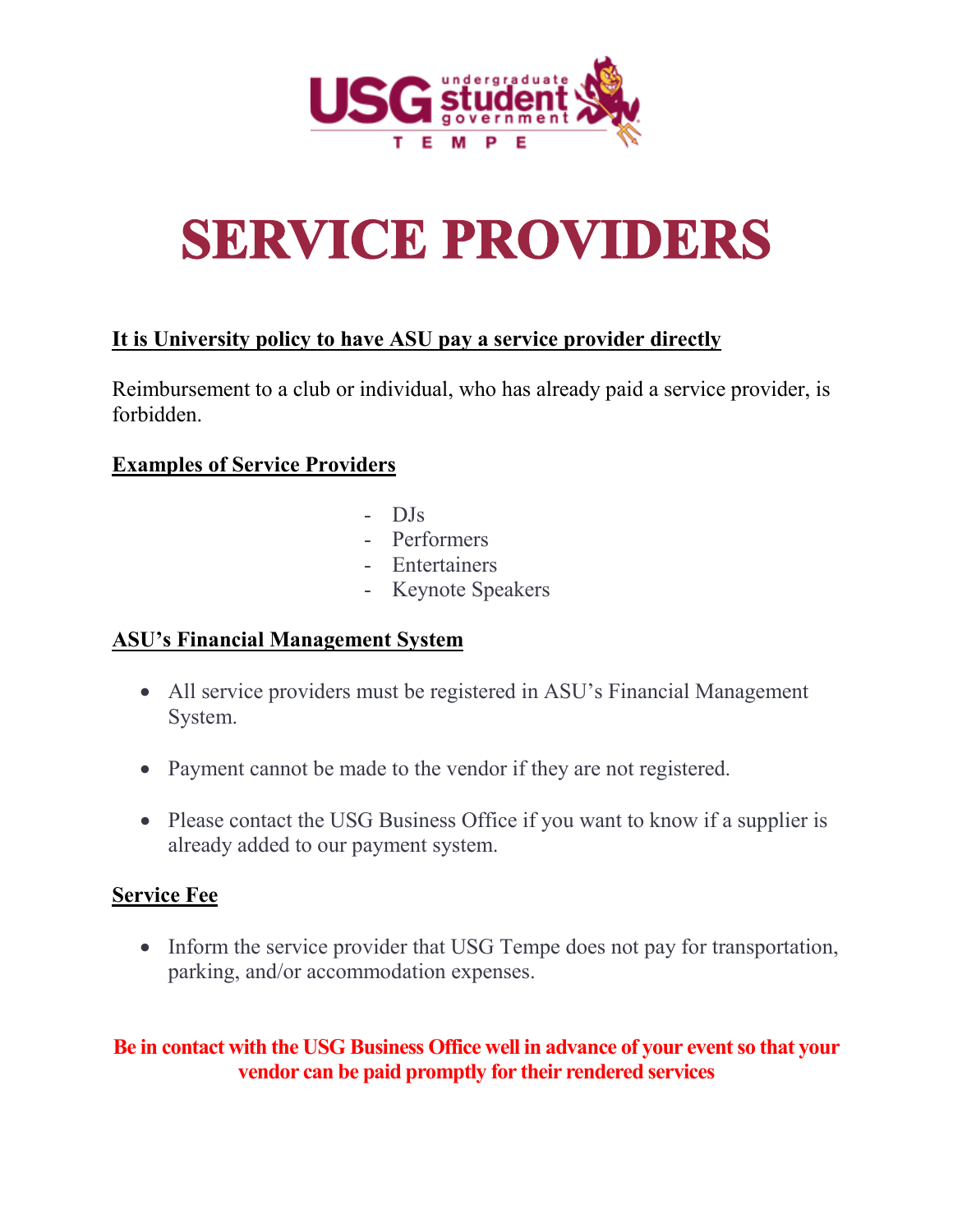# **Best Practices Method: BEFORE YOUR EVENT**

- 1. Obtain invoice from service provider
	- Must be billed to 'ASU'
	- Must have one line for their service fee with the total amount
	- Must show their contact information such as email and mailing address
	- Must show who the check should be paid to (company name/speaker) name)
- 2. Send Speaker-Artist-Performer (SAP) Agreement to service provider to complete and sign
	- The form can be found at [https://ogc.asu.edu/forms/speaker-artist](https://ogc.asu.edu/forms/speaker-artist-agrmt)[agrmt](https://ogc.asu.edu/forms/speaker-artist-agrmt)
	- The USG Business Office will get the needed signatures for the "on" behalf of ASU" part
- 3. Obtain service provider's SAP Agreement and proof of insurance (as indicated in section 9 on the SAP Agreement) or indicate waiver of insurance needed
- 4. Submit a purchase request 3 weeks before your event with the documents received
- 5. Payment will be processed the day after your event
- 6. The USG Business Office will 'Approve' your purchase request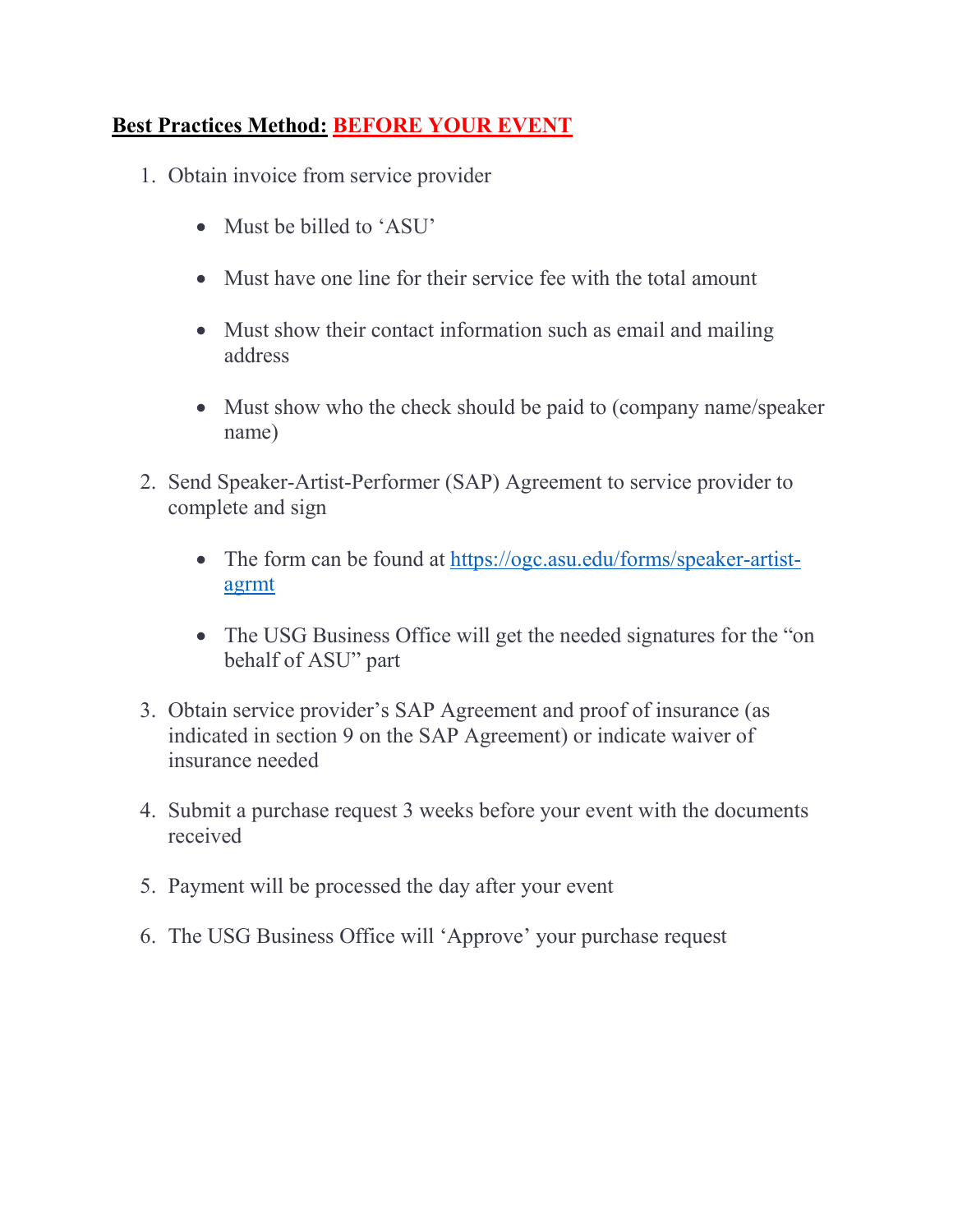# **One-Time Exception Method: AFTER YOUR EVENT**

- 1. Obtain invoice from service provider
	- Must be billed to 'ASU'
	- Must have one line for their service fee with the total amount
	- Must show their contact information such as email and mailing address
	- Must show who the check should be paid to (company name/speaker) name)
- 2. Fill out the Pay-without-Speaker-Artist-Performer
	- The form can be found at [https://www.asu.edu/fs/forms/Pay-without](https://www.asu.edu/fs/forms/Pay-without-speaker-artist-performer.pdf)[speaker-artist-performer.pdf](https://www.asu.edu/fs/forms/Pay-without-speaker-artist-performer.pdf)
	- View the guide to complete a Pay WO SAP on the next page.
- 3. Send completed Pay WO SAP form to service provider to sign
- 4. Submit a purchase request after your event
- 5. Payment will be processed as soon as possible
- 6. The USG Business Office will 'Approve' your purchase request